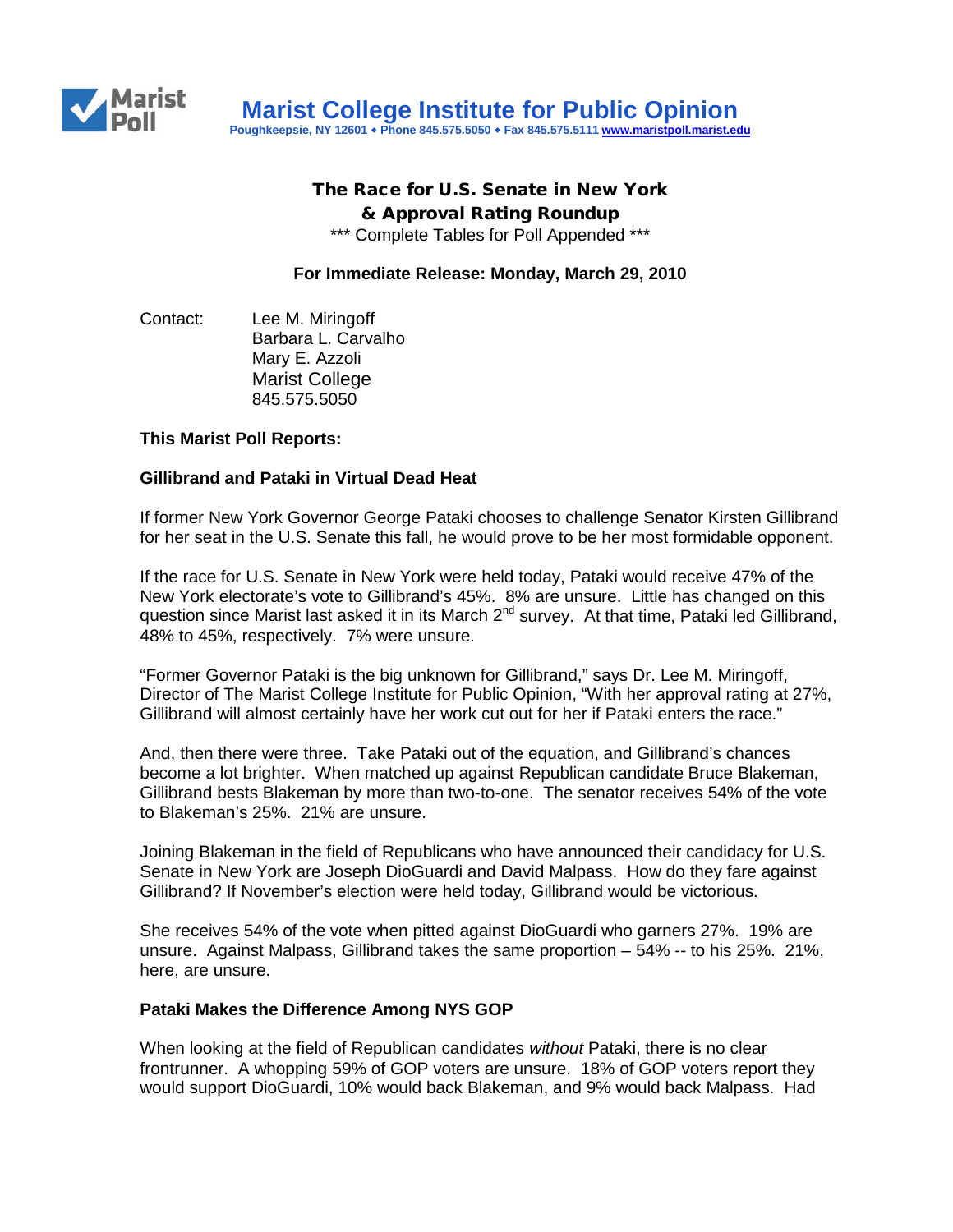Dan Senor chosen to run, he would have gotten support from 4% of New York State Republicans.

When Pataki enters the picture, however, he leaves the competition in the dust. 62% of Republicans statewide say they would support Pataki in the primary. DioGuardi comes in a very distant second with 7%, Blakeman receives 4%, and Malpass takes home 2%. 23% are unsure. In this hypothetical contest, Senor would have garnered 2%.

## **Approval Rating Roundup: Gillibrand, Schumer, and Obama**

Senator Kirsten Gillibrand is having a hard time impressing her constituents. 27% of registered voters in New York State report the senator is doing either an excellent or good job in office. 34% think she is doing a fair job, and 17% think she is performing poorly. 22% have either never heard of her or are unsure how to rate her. Little has changed on this question from when Marist last asked about Gillibrand's approval rating earlier this month.

Gillibrand does not even receive high marks from a majority of her own party. 34% of the state's Democrats believe she is doing either an excellent or good job in office. This compares with 19% of Republicans and 24% of non-enrolled voters. And, there is consensus across the state. 28% of voters in New York City give Gillibrand a thumbs-up while 27% upstate and 26% in the suburbs do the same.

#### **Schumer With Slim Majority**

Senator Chuck Schumer's approval rating is largely unchanged. 51% of voters now say he is doing either an excellent or good job in office, 28% report he is doing a fair job, and 17% believe he is performing poorly. 4% are unsure.

When Marist last asked this question earlier this month, Schumer was praised by 53% of the statewide electorate, 28% said he was doing a fair job, and 15% gave him poor grades. 4%, at the time, were unsure.

Nearly two months ago, Schumer's approval rating fell to 47%.

## **No Bump for Obama Post Health Care Passage**

President Obama's signing of the House's health care bill has had little impact on his approval rating in New York State. 53% of voters believe the president is doing either an excellent or good job office. 21% think he is doing a so-so job, and 26% report he is performing at a subpar level.

Marist last asked the New York electorate about President Obama in early March. At that time, 52% gave the president a thumbs-up, 24% thought he was doing a fair job, and 23% said he was performing poorly.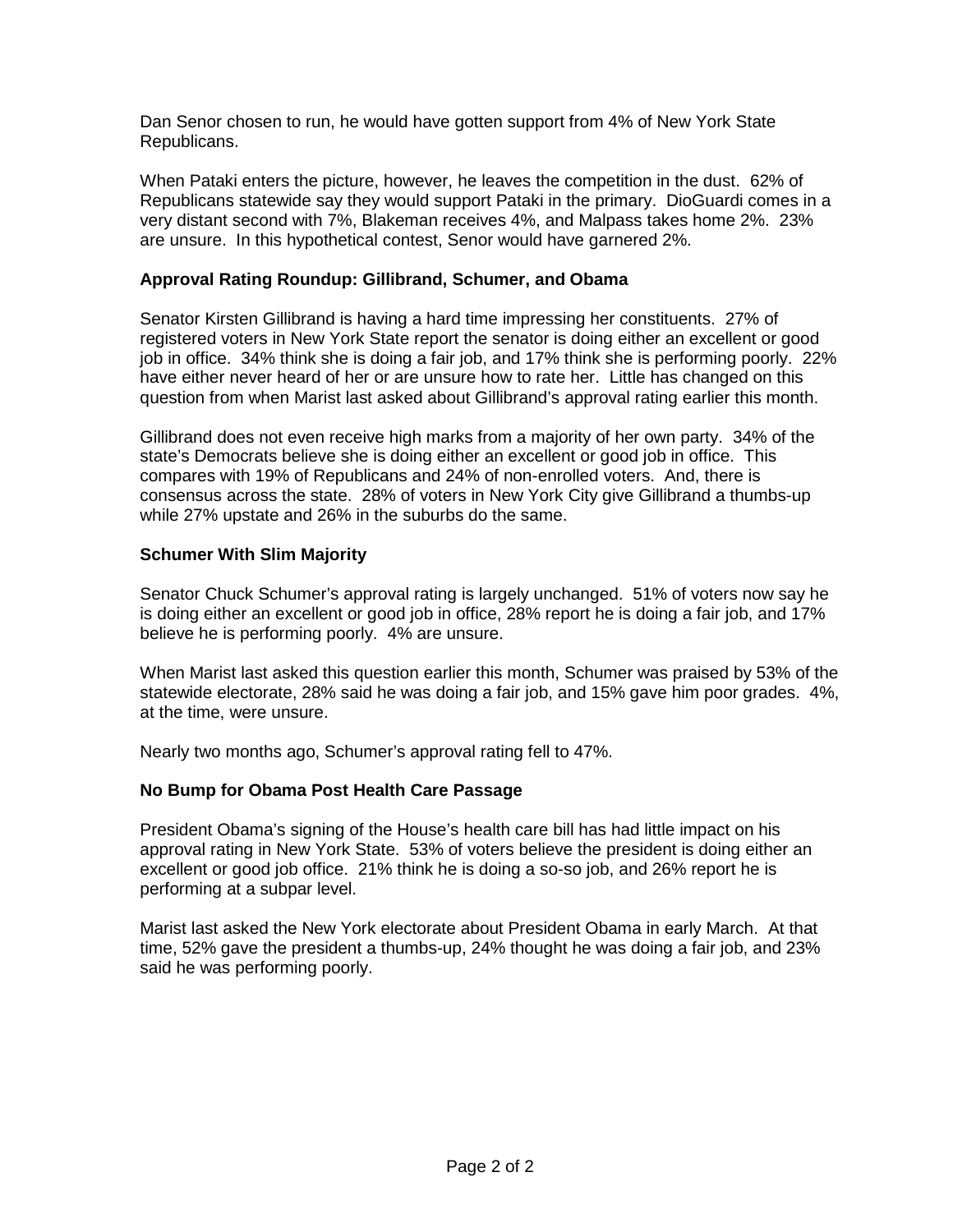## **Nature of the Sample: 775 New York State Registered Voters**

This survey of 775 New York State registered voters was conducted on March 23<sup>rd</sup> and March  $24<sup>th</sup>$ , 2010. Registered voters were interviewed by telephone in proportion to the voter registration in each county in New York and adjusted for turnout in statewide elections. Telephone numbers were selected based upon a list of telephone exchanges from throughout the state. The exchanges were selected to ensure that each region was represented in proportion to its population. In an effort to increase coverage, this land-line sample was supplemented by respondents reached through random dialing of cell phone numbers. The land-line and cell phone samples were then combined. Results are statistically significant at  $\pm$ 3.5%. There are 217 Republicans. The results for this subset are statistically significant at ±7.0%. The error margin increases for cross-tabulations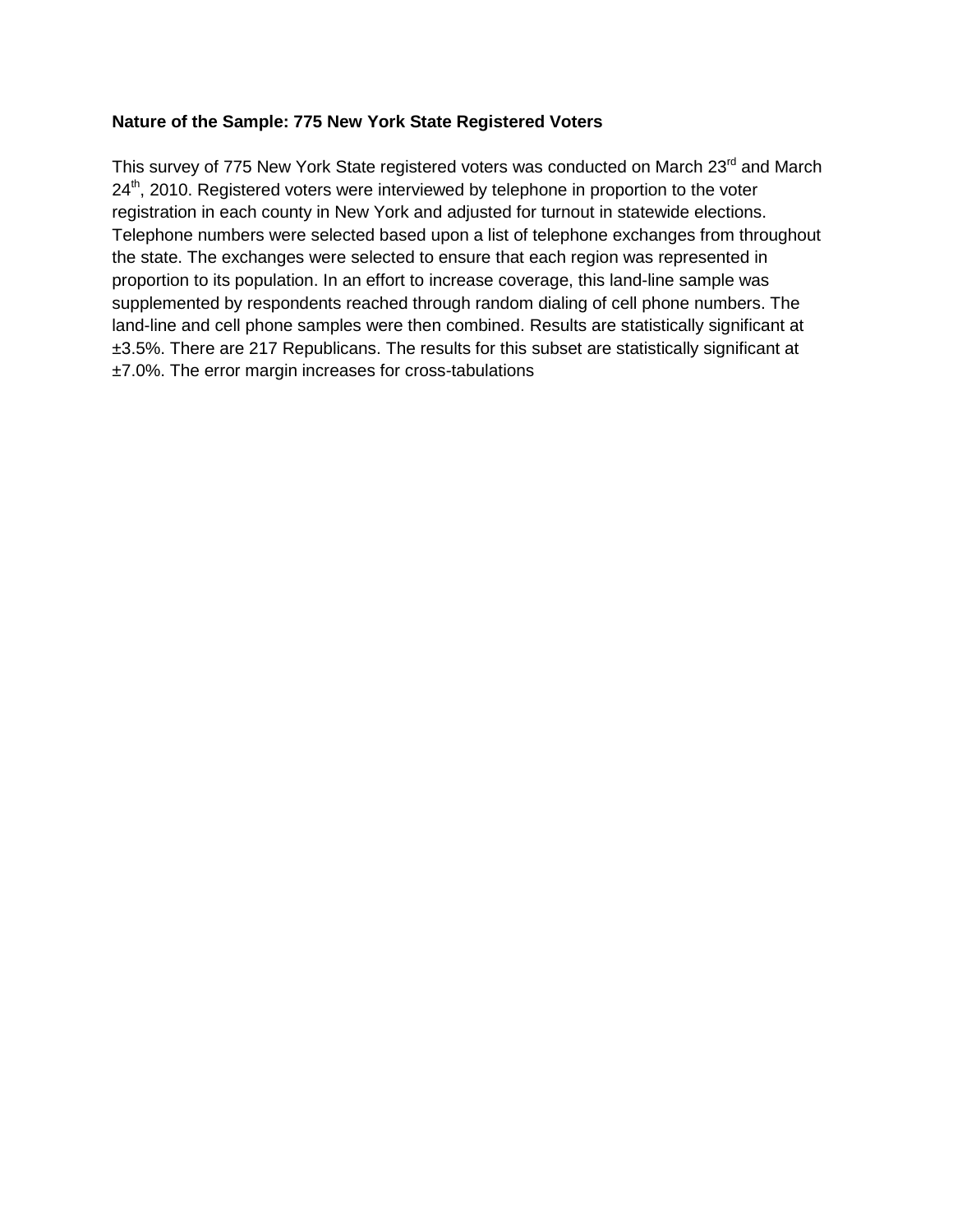# Marist Poll March 29, 2010 NYS Tables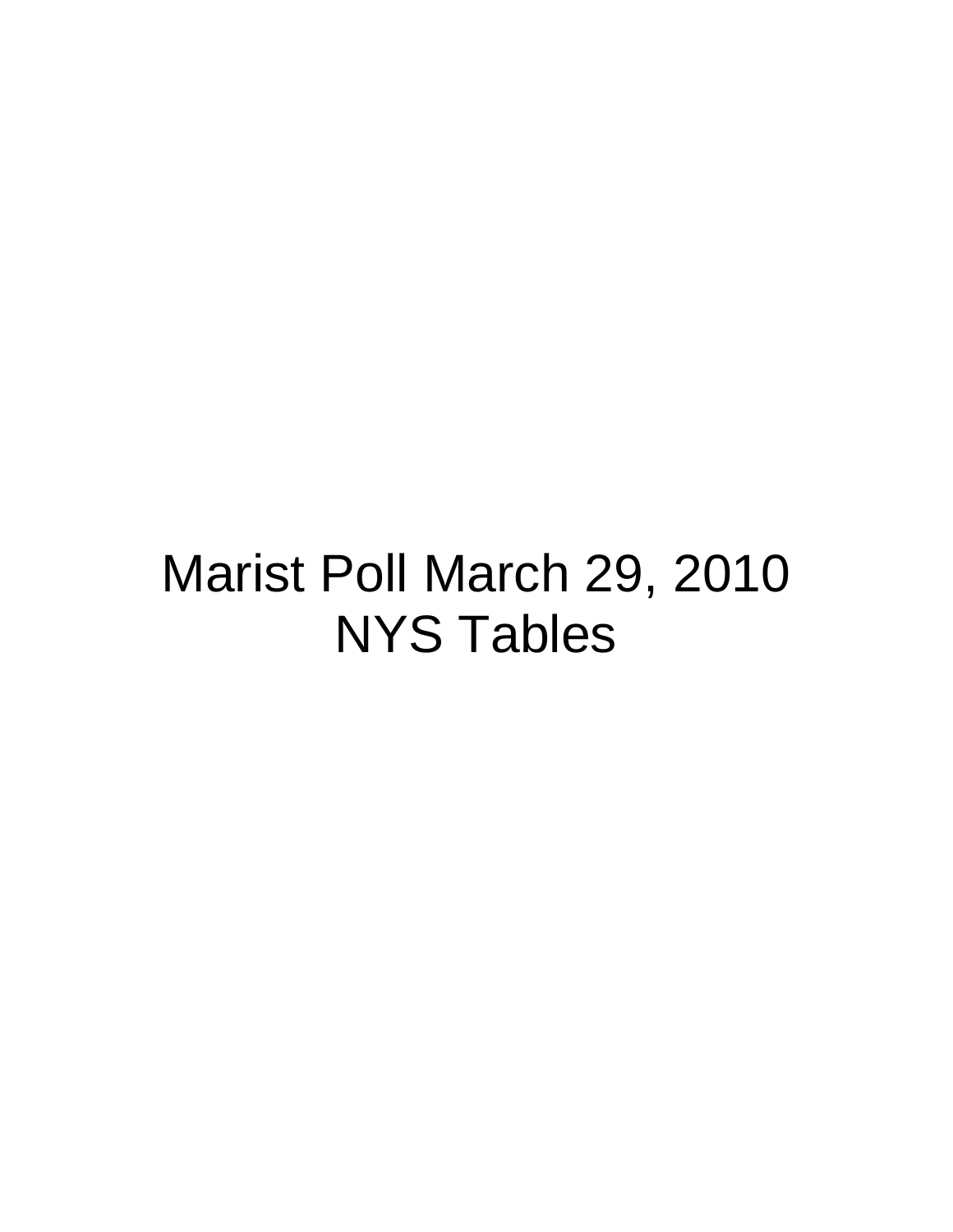|                          |                              |                                                                                                                               | <b>Registered Voters</b>                          |               |  |  |
|--------------------------|------------------------------|-------------------------------------------------------------------------------------------------------------------------------|---------------------------------------------------|---------------|--|--|
|                          |                              | If November's election for U.S. Senate in New York State<br>were held today, whom would you support if the<br>candidates are: |                                                   |               |  |  |
|                          |                              | Kirsten Gillibrand, the<br><b>Democratic candidate</b>                                                                        | George Pataki, the<br><b>Republican candidate</b> | <b>Unsure</b> |  |  |
|                          |                              | Row %                                                                                                                         | Row %                                             | Row %         |  |  |
| <b>Registered Voters</b> |                              | 45%                                                                                                                           | 47%                                               | 8%            |  |  |
| <b>Party</b>             | <b>Democrat</b>              | 64%                                                                                                                           | 26%                                               | 9%            |  |  |
| <b>Registration</b>      | <b>Republican</b>            | 19%                                                                                                                           | 74%                                               | 7%            |  |  |
|                          | Non-enrolled                 | 41%                                                                                                                           | 51%                                               | 8%            |  |  |
| <b>Political</b>         | Liberal                      | 65%                                                                                                                           | 27%                                               | 8%            |  |  |
| <b>Ideology</b>          | <b>Moderate</b>              | 49%                                                                                                                           | 41%                                               | 10%           |  |  |
|                          | <b>Conservative</b>          | 21%                                                                                                                           | 74%                                               | 6%            |  |  |
| <b>Region</b>            | <b>New York City</b>         | 54%                                                                                                                           | 36%                                               | 9%            |  |  |
|                          | <b>Suburbs</b>               | 35%                                                                                                                           | 56%                                               | 10%           |  |  |
|                          | <b>Upstate</b>               | 44%                                                                                                                           | 48%                                               | 8%            |  |  |
| <b>Income</b>            | <b>Less \$50,000</b>         | 46%                                                                                                                           | 43%                                               | 11%           |  |  |
|                          | \$50,000-<br>\$99,999        | 47%                                                                                                                           | 46%                                               | 7%            |  |  |
|                          | \$100,000 or<br>more         | 39%                                                                                                                           | 56%                                               | 5%            |  |  |
| <b>Income</b>            | <b>Less than</b><br>\$50,000 | 46%                                                                                                                           | 43%                                               | 11%           |  |  |
|                          | \$50,000 or<br>more          | 43%                                                                                                                           | 50%                                               | 6%            |  |  |
| Race                     | <b>White</b>                 | 40%                                                                                                                           | 51%                                               | 8%            |  |  |
|                          | <b>Non White</b>             | 61%                                                                                                                           | 30%                                               | 9%            |  |  |
| Age                      | 18 to 29                     | 48%                                                                                                                           | 52%                                               | 0%            |  |  |
|                          | 30 to 44                     | 46%                                                                                                                           | 47%                                               | 7%            |  |  |
|                          | 45 to 59                     | 38%                                                                                                                           | 53%                                               | 9%            |  |  |
|                          | 60 or older                  | 49%                                                                                                                           | 39%                                               | 13%           |  |  |
| Age                      | <b>Under 45</b>              | 47%                                                                                                                           | 49%                                               | 5%            |  |  |
|                          | 45 or older                  | 43%                                                                                                                           | 46%                                               | 11%           |  |  |
| <b>Gender</b>            | <b>Men</b>                   | 42%                                                                                                                           | 52%                                               | 6%            |  |  |
|                          | <b>Women</b>                 | 48%                                                                                                                           | 42%                                               | 11%           |  |  |
|                          |                              | March 29, 2010 Marist Poll New York Registered Voters "N=775 MOE +/- 3.5%". Totals                                            |                                                   |               |  |  |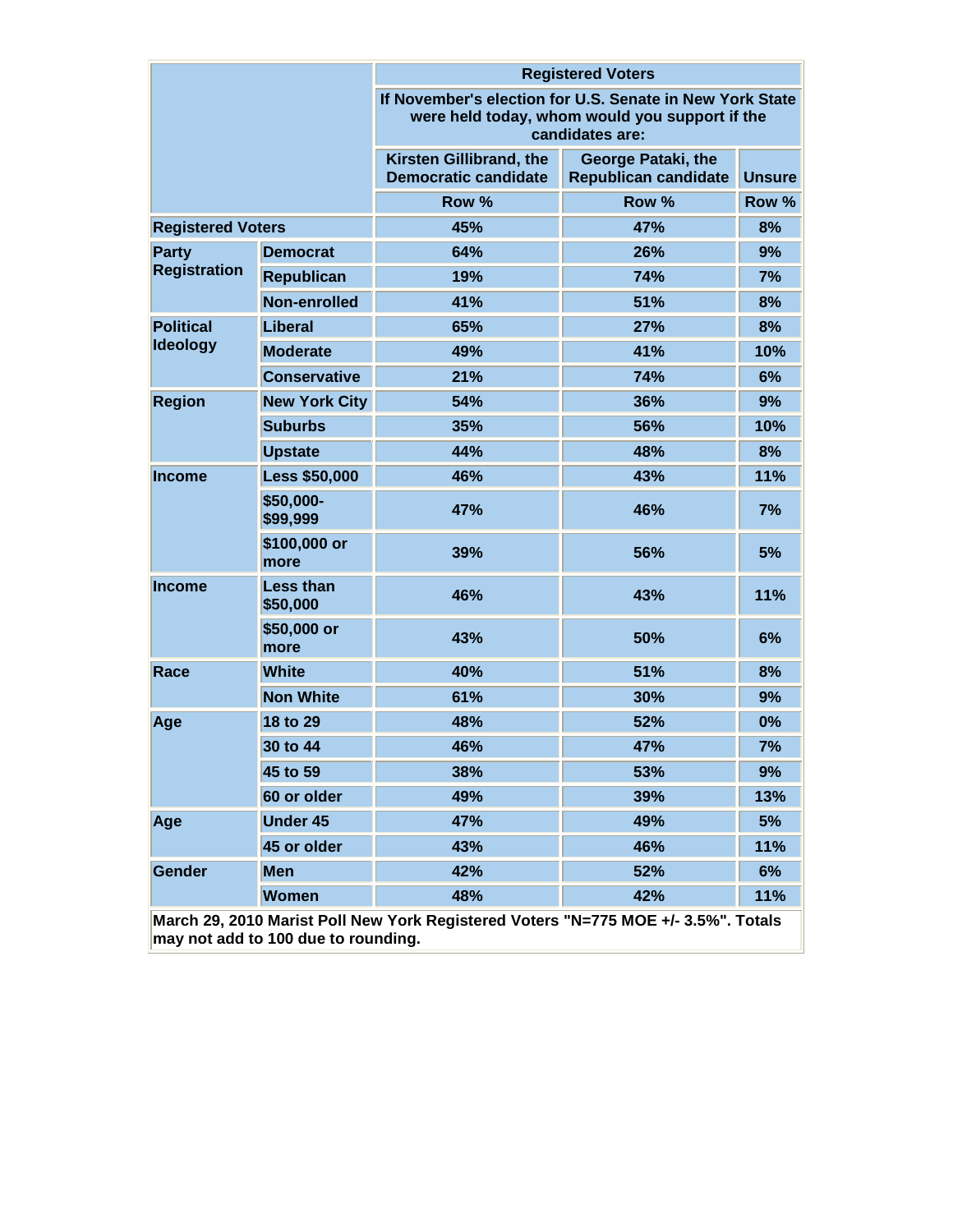|                                                                                    |                              | <b>Registered Voters</b>                                                                                                      |                                                           |               |  |  |  |
|------------------------------------------------------------------------------------|------------------------------|-------------------------------------------------------------------------------------------------------------------------------|-----------------------------------------------------------|---------------|--|--|--|
|                                                                                    |                              | If November's election for U.S. Senate in New York State<br>were held today, whom would you support if the<br>candidates are: |                                                           |               |  |  |  |
|                                                                                    |                              | Kirsten Gillibrand, the<br><b>Democratic candidate</b>                                                                        | <b>Bruce Blakeman, the</b><br><b>Republican candidate</b> | <b>Unsure</b> |  |  |  |
|                                                                                    |                              | Row %                                                                                                                         | Row %                                                     | Row %         |  |  |  |
| <b>Registered Voters</b>                                                           |                              | 54%                                                                                                                           | 25%                                                       | 21%           |  |  |  |
| Party                                                                              | <b>Democrat</b>              | 75%                                                                                                                           | 8%                                                        | 17%           |  |  |  |
| <b>Registration</b>                                                                | <b>Republican</b>            | 26%                                                                                                                           | 53%                                                       | 22%           |  |  |  |
|                                                                                    | Non-enrolled                 | 52%                                                                                                                           | 23%                                                       | 25%           |  |  |  |
| <b>Political</b>                                                                   | Liberal                      | 81%                                                                                                                           | 8%                                                        | 11%           |  |  |  |
| <b>Ideology</b>                                                                    | <b>Moderate</b>              | 60%                                                                                                                           | 19%                                                       | 21%           |  |  |  |
|                                                                                    | <b>Conservative</b>          | 25%                                                                                                                           | 47%                                                       | 28%           |  |  |  |
| <b>Region</b>                                                                      | <b>New York City</b>         | 64%                                                                                                                           | 11%                                                       | 25%           |  |  |  |
|                                                                                    | <b>Suburbs</b>               | 47%                                                                                                                           | 31%                                                       | 23%           |  |  |  |
|                                                                                    | <b>Upstate</b>               | 53%                                                                                                                           | 30%                                                       | 17%           |  |  |  |
| <b>Income</b>                                                                      | <b>Less \$50,000</b>         | 53%                                                                                                                           | 23%                                                       | 24%           |  |  |  |
|                                                                                    | \$50,000-<br>\$99,999        | 56%                                                                                                                           | 26%                                                       | 18%           |  |  |  |
|                                                                                    | \$100,000 or<br>more         | 56%                                                                                                                           | 28%                                                       | 16%           |  |  |  |
| <b>Income</b>                                                                      | <b>Less than</b><br>\$50,000 | 53%                                                                                                                           | 23%                                                       | 24%           |  |  |  |
|                                                                                    | \$50,000 or<br>more          | 56%                                                                                                                           | 27%                                                       | 17%           |  |  |  |
| Race                                                                               | <b>White</b>                 | 53%                                                                                                                           | 28%                                                       | 19%           |  |  |  |
|                                                                                    | <b>Non White</b>             | 61%                                                                                                                           | 12%                                                       | 26%           |  |  |  |
| Age                                                                                | 18 to 29                     | 68%                                                                                                                           | 12%                                                       | 19%           |  |  |  |
|                                                                                    | 30 to 44                     | 57%                                                                                                                           | 26%                                                       | 18%           |  |  |  |
|                                                                                    | 45 to 59                     | 46%                                                                                                                           | 33%                                                       | 21%           |  |  |  |
|                                                                                    | 60 or older                  | 56%                                                                                                                           | 20%                                                       | 24%           |  |  |  |
| Age                                                                                | <b>Under 45</b>              | 60%                                                                                                                           | 21%                                                       | 18%           |  |  |  |
|                                                                                    | 45 or older                  | 51%                                                                                                                           | 27%                                                       | 22%           |  |  |  |
| <b>Gender</b>                                                                      | <b>Men</b>                   | 51%                                                                                                                           | 31%                                                       | 18%           |  |  |  |
|                                                                                    | <b>Women</b>                 | 58%                                                                                                                           | 19%                                                       | 23%           |  |  |  |
| March 29, 2010 Marist Poll New York Registered Voters "N=775 MOE +/- 3.5%". Totals |                              |                                                                                                                               |                                                           |               |  |  |  |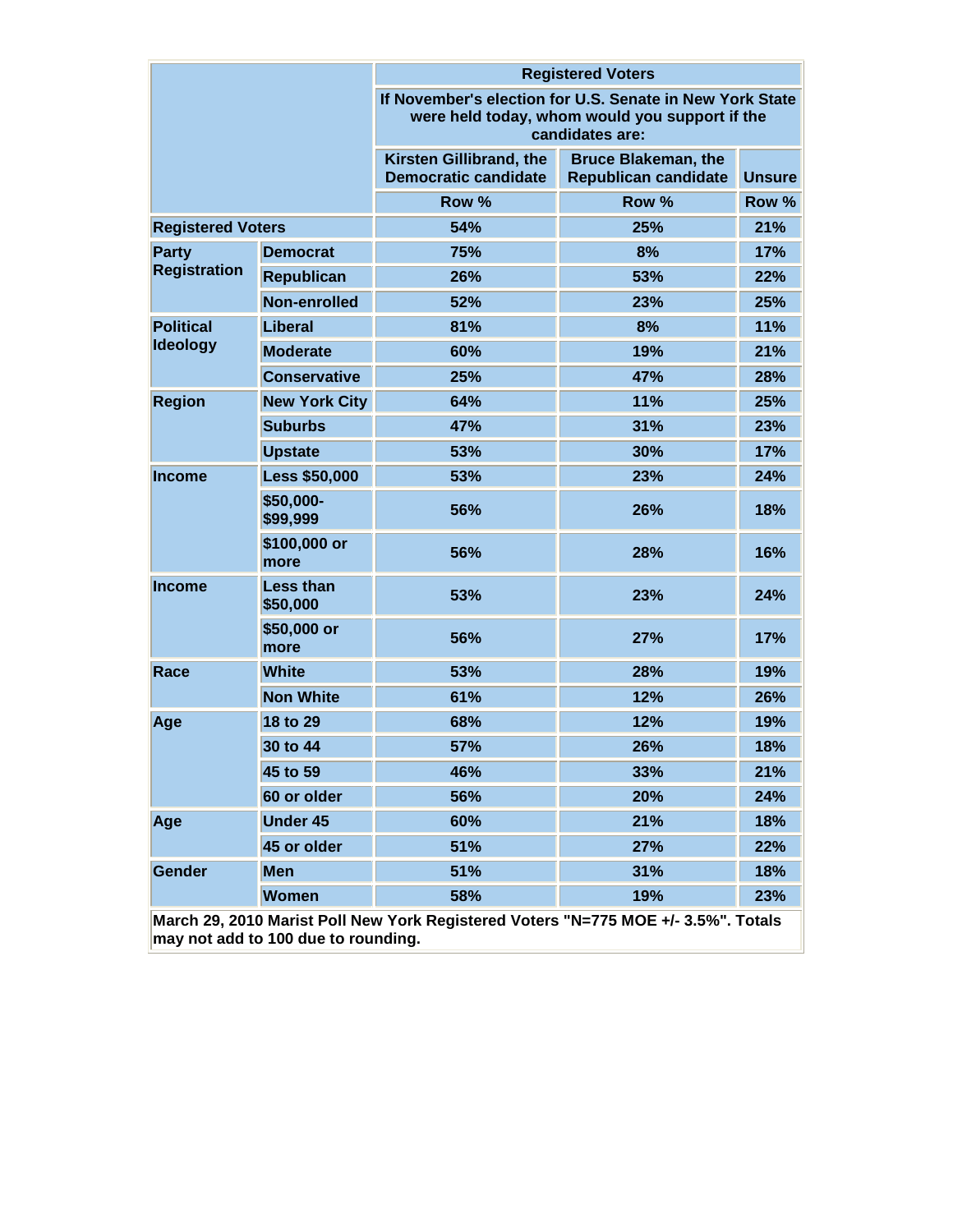|                                                                                    |                              | <b>Registered Voters</b>                                                                                                      |                                                      |               |  |  |  |
|------------------------------------------------------------------------------------|------------------------------|-------------------------------------------------------------------------------------------------------------------------------|------------------------------------------------------|---------------|--|--|--|
|                                                                                    |                              | If November's election for U.S. Senate in New York State<br>were held today, whom would you support if the<br>candidates are: |                                                      |               |  |  |  |
|                                                                                    |                              | Kirsten Gillibrand, the<br><b>Democratic candidate</b>                                                                        | Joseph DioGuardi, the<br><b>Republican candidate</b> | <b>Unsure</b> |  |  |  |
|                                                                                    |                              | Row %                                                                                                                         | Row %                                                | Row %         |  |  |  |
| <b>Registered Voters</b>                                                           |                              | 54%                                                                                                                           | 27%                                                  | 19%           |  |  |  |
| Party                                                                              | <b>Democrat</b>              | 74%                                                                                                                           | 10%                                                  | 16%           |  |  |  |
| <b>Registration</b>                                                                | <b>Republican</b>            | 24%                                                                                                                           | 55%                                                  | 21%           |  |  |  |
|                                                                                    | Non-enrolled                 | 53%                                                                                                                           | 24%                                                  | 23%           |  |  |  |
| <b>Political</b>                                                                   | Liberal                      | 75%                                                                                                                           | 11%                                                  | 14%           |  |  |  |
| <b>Ideology</b>                                                                    | <b>Moderate</b>              | 62%                                                                                                                           | 20%                                                  | 18%           |  |  |  |
|                                                                                    | <b>Conservative</b>          | 25%                                                                                                                           | 51%                                                  | 24%           |  |  |  |
| <b>Region</b>                                                                      | <b>New York City</b>         | 62%                                                                                                                           | 15%                                                  | 23%           |  |  |  |
|                                                                                    | <b>Suburbs</b>               | 47%                                                                                                                           | 34%                                                  | 19%           |  |  |  |
|                                                                                    | <b>Upstate</b>               | 53%                                                                                                                           | 30%                                                  | 17%           |  |  |  |
| <b>Income</b>                                                                      | <b>Less \$50,000</b>         | 54%                                                                                                                           | 23%                                                  | 23%           |  |  |  |
|                                                                                    | \$50,000-<br>\$99,999        | 57%                                                                                                                           | 27%                                                  | 16%           |  |  |  |
|                                                                                    | \$100,000 or<br>more         | 52%                                                                                                                           | 32%                                                  | 16%           |  |  |  |
| <b>Income</b>                                                                      | <b>Less than</b><br>\$50,000 | 54%                                                                                                                           | 23%                                                  | 23%           |  |  |  |
|                                                                                    | \$50,000 or<br>more          | 55%                                                                                                                           | 29%                                                  | 16%           |  |  |  |
| Race                                                                               | <b>White</b>                 | 52%                                                                                                                           | 30%                                                  | 18%           |  |  |  |
|                                                                                    | <b>Non White</b>             | 60%                                                                                                                           | 14%                                                  | 26%           |  |  |  |
| Age                                                                                | 18 to 29                     | 63%                                                                                                                           | 13%                                                  | 24%           |  |  |  |
|                                                                                    | 30 to 44                     | 55%                                                                                                                           | 26%                                                  | 19%           |  |  |  |
|                                                                                    | 45 to 59                     | 46%                                                                                                                           | 36%                                                  | 18%           |  |  |  |
|                                                                                    | 60 or older                  | 57%                                                                                                                           | 24%                                                  | 19%           |  |  |  |
| Age                                                                                | <b>Under 45</b>              | 58%                                                                                                                           | 22%                                                  | 20%           |  |  |  |
|                                                                                    | 45 or older                  | 51%                                                                                                                           | 30%                                                  | 19%           |  |  |  |
| Gender                                                                             | <b>Men</b>                   | 52%                                                                                                                           | 32%                                                  | 15%           |  |  |  |
|                                                                                    | <b>Women</b>                 | 55%                                                                                                                           | 21%                                                  | 24%           |  |  |  |
| March 29, 2010 Marist Poll New York Registered Voters "N=775 MOE +/- 3.5%". Totals |                              |                                                                                                                               |                                                      |               |  |  |  |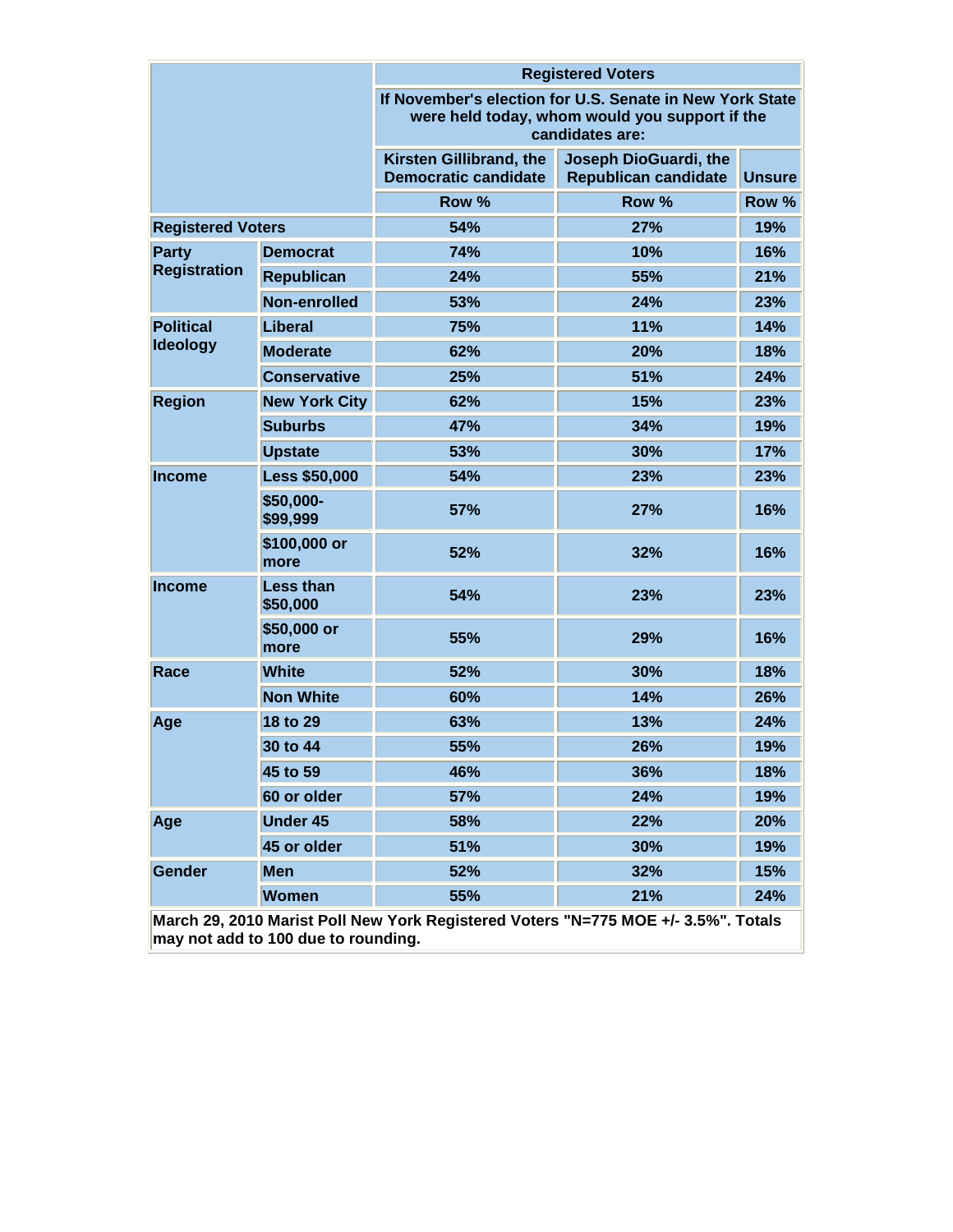|                          |                              | <b>Registered Voters</b>                                                                                                      |                                                          |               |  |  |  |
|--------------------------|------------------------------|-------------------------------------------------------------------------------------------------------------------------------|----------------------------------------------------------|---------------|--|--|--|
|                          |                              | If November's election for U.S. Senate in New York State<br>were held today, whom would you support if the<br>candidates are: |                                                          |               |  |  |  |
|                          |                              | Kirsten Gillibrand, the<br><b>Democratic candidate</b>                                                                        | <b>David Malpass, the</b><br><b>Republican candidate</b> | <b>Unsure</b> |  |  |  |
|                          |                              | Row %                                                                                                                         | Row %                                                    | Row %         |  |  |  |
| <b>Registered Voters</b> |                              | 54%                                                                                                                           | 25%                                                      | 21%           |  |  |  |
| Party                    | <b>Democrat</b>              | 74%                                                                                                                           | 9%                                                       | 17%           |  |  |  |
| <b>Registration</b>      | <b>Republican</b>            | 27%                                                                                                                           | 50%                                                      | 23%           |  |  |  |
|                          | Non-enrolled                 | 50%                                                                                                                           | 25%                                                      | 25%           |  |  |  |
| <b>Political</b>         | Liberal                      | 77%                                                                                                                           | 10%                                                      | 12%           |  |  |  |
| <b>Ideology</b>          | <b>Moderate</b>              | 62%                                                                                                                           | 17%                                                      | 21%           |  |  |  |
|                          | <b>Conservative</b>          | 25%                                                                                                                           | 49%                                                      | 25%           |  |  |  |
| <b>Region</b>            | <b>New York City</b>         | 64%                                                                                                                           | 13%                                                      | 23%           |  |  |  |
|                          | <b>Suburbs</b>               | 49%                                                                                                                           | 28%                                                      | 24%           |  |  |  |
|                          | <b>Upstate</b>               | 51%                                                                                                                           | 30%                                                      | 19%           |  |  |  |
| <b>Income</b>            | <b>Less \$50,000</b>         | 51%                                                                                                                           | 23%                                                      | 26%           |  |  |  |
|                          | \$50,000-<br>\$99,999        | 58%                                                                                                                           | 24%                                                      | 18%           |  |  |  |
|                          | \$100,000 or<br>more         | 56%                                                                                                                           | 28%                                                      | 16%           |  |  |  |
| <b>Income</b>            | <b>Less than</b><br>\$50,000 | 51%                                                                                                                           | 23%                                                      | 26%           |  |  |  |
|                          | \$50,000 or<br>more          | 57%                                                                                                                           | 26%                                                      | 17%           |  |  |  |
| Race                     | <b>White</b>                 | 52%                                                                                                                           | 28%                                                      | 20%           |  |  |  |
|                          | <b>Non White</b>             | 61%                                                                                                                           | 13%                                                      | 26%           |  |  |  |
| Age                      | 18 to 29                     | 55%                                                                                                                           | 21%                                                      | 24%           |  |  |  |
|                          | 30 to 44                     | 57%                                                                                                                           | 25%                                                      | 18%           |  |  |  |
|                          | 45 to 59                     | 50%                                                                                                                           | 31%                                                      | 19%           |  |  |  |
|                          | 60 or older                  | 56%                                                                                                                           | 19%                                                      | 25%           |  |  |  |
| Age                      | <b>Under 45</b>              | 56%                                                                                                                           | 24%                                                      | 20%           |  |  |  |
|                          | 45 or older                  | 53%                                                                                                                           | 25%                                                      | 22%           |  |  |  |
| Gender                   | <b>Men</b>                   | 51%                                                                                                                           | 31%                                                      | 18%           |  |  |  |
|                          | <b>Women</b>                 | 57%                                                                                                                           | 19%                                                      | 24%           |  |  |  |
|                          |                              | March 29, 2010 Marist Poll New York Registered Voters "N=775 MOE +/- 3.5%". Totals                                            |                                                          |               |  |  |  |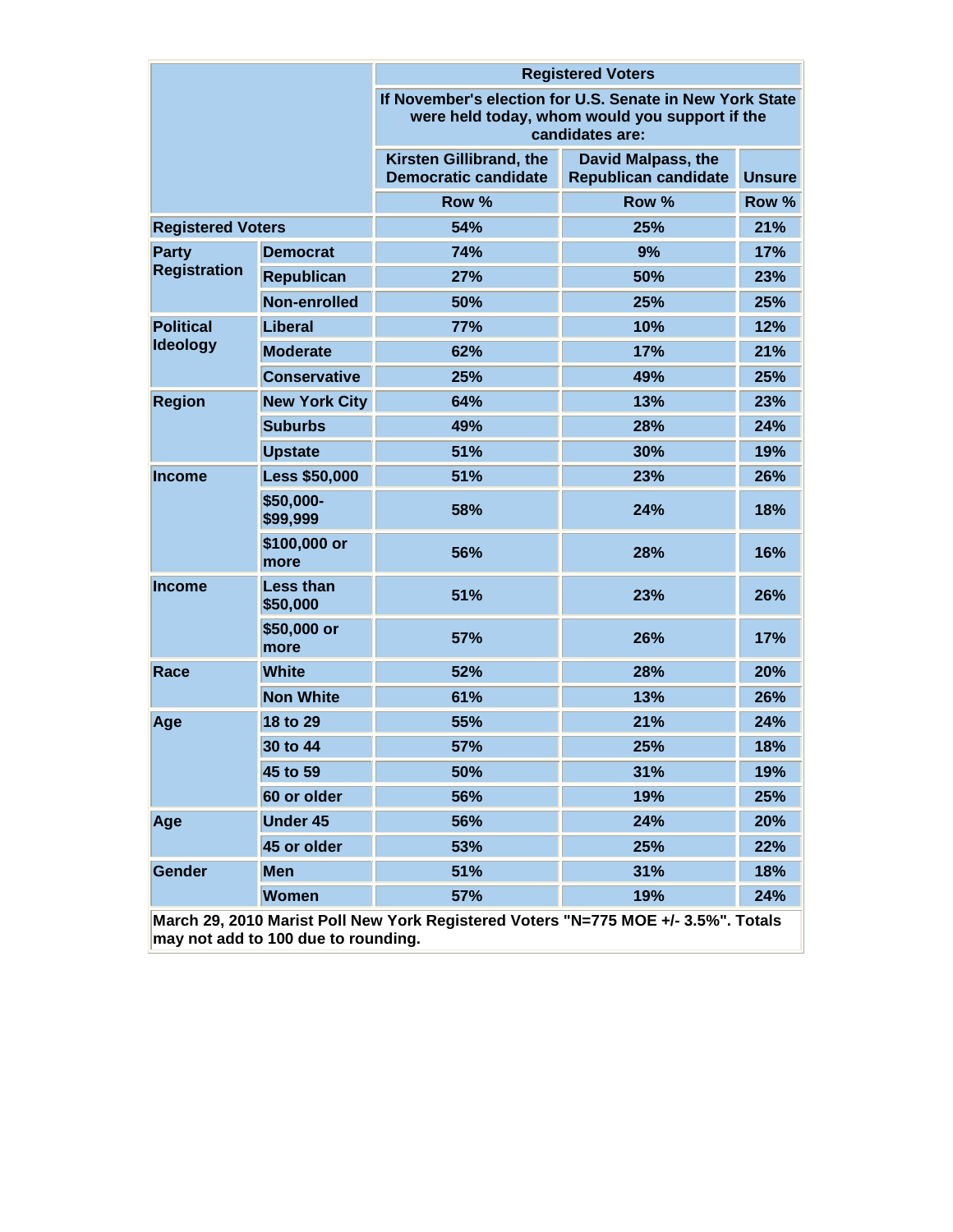|                    |                 | <b>Republicans</b>                                                                                                                    |                         |                      |                  |               |  |  |
|--------------------|-----------------|---------------------------------------------------------------------------------------------------------------------------------------|-------------------------|----------------------|------------------|---------------|--|--|
|                    |                 | If this year's Republican primary for U.S. Senate in New York State were held today,<br>whom would you support if the candidates are: |                         |                      |                  |               |  |  |
|                    |                 | <b>Bruce Blakeman</b>                                                                                                                 | <b>Joseph DioGuardi</b> | <b>David Malpass</b> | <b>Dan Senor</b> | <b>Unsure</b> |  |  |
| Row %<br>Row %     |                 |                                                                                                                                       |                         | Row %                | Row %            | Row %         |  |  |
| <b>Republicans</b> |                 | 10%                                                                                                                                   | 18%                     | 9%<br>4%             |                  | 59%           |  |  |
| Age                | <b>Under 45</b> | 9%                                                                                                                                    | 12%                     | 8%                   | 2%               | 69%           |  |  |
|                    | 45 or<br>older  | 10%                                                                                                                                   | 20%                     | 9%                   | 6%               | 54%           |  |  |
| <b>Gender Men</b>  |                 | 12%                                                                                                                                   | 12%                     | 8%                   | 6%               | 62%           |  |  |
|                    | <b>Women</b>    | 6%                                                                                                                                    | 25%                     | 10%                  | 3%               | 56%           |  |  |

**March 29, 2010 Marist Poll New York Registered Republicans "N=217 MOE +/- 7%". Totals may not add to 100 due to rounding.**

|                                                                                                                              |                 | <b>Republicans</b>                                                                                                                    |       |       |       |                         |               |  |
|------------------------------------------------------------------------------------------------------------------------------|-----------------|---------------------------------------------------------------------------------------------------------------------------------------|-------|-------|-------|-------------------------|---------------|--|
|                                                                                                                              |                 | If this year's Republican primary for U.S. Senate in New York State were held today,<br>whom would you support if the candidates are: |       |       |       |                         |               |  |
| Bruce Blakeman Joseph DioGuardi David Malpass Dan Senor                                                                      |                 |                                                                                                                                       |       |       |       | George<br><b>Pataki</b> | <b>Unsure</b> |  |
|                                                                                                                              | Row %<br>Row %  |                                                                                                                                       | Row % | Row % | Row % | Row %                   |               |  |
| <b>Republicans</b>                                                                                                           |                 | 4%                                                                                                                                    | 7%    | 2%    | 2%    | 62%                     | 23%           |  |
| Age                                                                                                                          | <b>Under 45</b> | 2%                                                                                                                                    | 5%    | 3%    | 0%    | 63%                     | 28%           |  |
|                                                                                                                              | 45 or<br>older  | 4%                                                                                                                                    | 8%    | 2%    | 3%    | 62%                     | 21%           |  |
| <b>Gender Men</b>                                                                                                            |                 | 2%                                                                                                                                    | 2%    | 2%    | 3%    | <b>71%</b>              | 20%           |  |
|                                                                                                                              | <b>Women</b>    | 5%                                                                                                                                    | 13%   | 2%    | 1%    | 51%                     | 27%           |  |
| March 29, 2010 Marist Poll New York Registered Republicans "N=217 MOE +/- 7%". Totals may not add to<br>100 due to rounding. |                 |                                                                                                                                       |       |       |       |                         |               |  |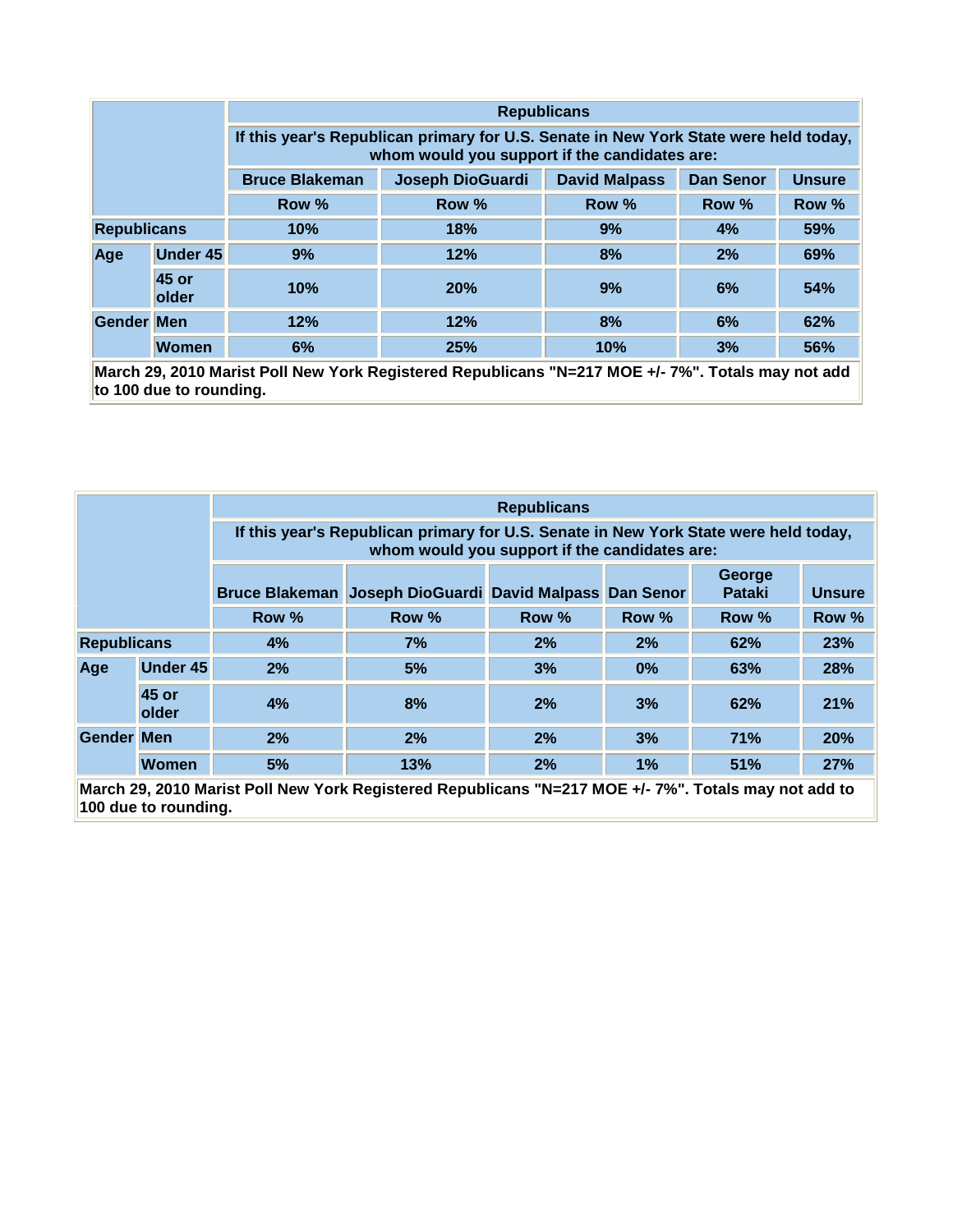|                                                                                                       |                       |                                                                                                            |       |       | <b>Registered Voters</b> |                           |
|-------------------------------------------------------------------------------------------------------|-----------------------|------------------------------------------------------------------------------------------------------------|-------|-------|--------------------------|---------------------------|
|                                                                                                       |                       | Would you rate the job Senator Kirsten Gillibrand is doing in office as<br>excellent, good, fair, or poor? |       |       |                          |                           |
|                                                                                                       |                       | <b>Excellent</b>                                                                                           | Good  | Fair  | <b>Poor</b>              | <b>Unsure-Never Heard</b> |
|                                                                                                       |                       | Row %                                                                                                      | Row % | Row % | Row %                    | Row %                     |
| <b>Registered Voters</b>                                                                              |                       | 2%                                                                                                         | 25%   | 34%   | 17%                      | 22%                       |
| <b>Party</b>                                                                                          | <b>Democrat</b>       | 4%                                                                                                         | 30%   | 33%   | 10%                      | 23%                       |
| <b>Registration</b>                                                                                   | <b>Republican</b>     | 0%                                                                                                         | 19%   | 31%   | 30%                      | 19%                       |
|                                                                                                       | Non-enrolled          | 2%                                                                                                         | 22%   | 39%   | 13%                      | 25%                       |
| <b>Political</b>                                                                                      | <b>Liberal</b>        | 5%                                                                                                         | 37%   | 30%   | 6%                       | 22%                       |
| <b>Ideology</b>                                                                                       | <b>Moderate</b>       | 1%                                                                                                         | 25%   | 39%   | 13%                      | 21%                       |
|                                                                                                       | <b>Conservative</b>   | 1%                                                                                                         | 14%   | 31%   | 32%                      | 22%                       |
| <b>Region</b>                                                                                         | <b>New York City</b>  | 4%                                                                                                         | 24%   | 29%   | 12%                      | 31%                       |
|                                                                                                       | <b>Suburbs</b>        | 0%                                                                                                         | 26%   | 36%   | 17%                      | 20%                       |
|                                                                                                       | <b>Upstate</b>        | 2%                                                                                                         | 25%   | 35%   | 19%                      | 18%                       |
| <b>Income</b>                                                                                         | <b>Less \$50,000</b>  | 2%                                                                                                         | 26%   | 39%   | 13%                      | 21%                       |
|                                                                                                       | \$50,000-\$99,999     | 3%                                                                                                         | 27%   | 29%   | 18%                      | 22%                       |
|                                                                                                       | \$100,000 or<br>more  | 2%                                                                                                         | 21%   | 38%   | 19%                      | 20%                       |
| <b>Income</b>                                                                                         | Less than<br>\$50,000 | 2%                                                                                                         | 26%   | 39%   | 13%                      | 21%                       |
|                                                                                                       | \$50,000 or more      | 3%                                                                                                         | 24%   | 33%   | 19%                      | 21%                       |
| Race                                                                                                  | <b>White</b>          | 2%                                                                                                         | 26%   | 33%   | 18%                      | 22%                       |
|                                                                                                       | <b>Non White</b>      | 4%                                                                                                         | 25%   | 37%   | 10%                      | 24%                       |
| Age                                                                                                   | 18 to 29              | 6%                                                                                                         | 17%   | 46%   | 3%                       | 28%                       |
|                                                                                                       | 30 to 44              | 0%                                                                                                         | 28%   | 34%   | 20%                      | 19%                       |
|                                                                                                       | 45 to 59              | 2%                                                                                                         | 21%   | 35%   | 19%                      | 22%                       |
|                                                                                                       | 60 or older           | 3%                                                                                                         | 30%   | 28%   | 17%                      | 22%                       |
| Age                                                                                                   | <b>Under 45</b>       | 2%                                                                                                         | 24%   | 38%   | 14%                      | 22%                       |
|                                                                                                       | 45 or older           | 3%                                                                                                         | 25%   | 32%   | 18%                      | 22%                       |
| Gender                                                                                                | <b>Men</b>            | 3%                                                                                                         | 23%   | 33%   | 22%                      | 19%                       |
|                                                                                                       | <b>Women</b>          | 2%                                                                                                         | 27%   | 34%   | 11%                      | 26%                       |
| March 29, 2010 Marist Poll New York Registered Voters "N=775 MOE +/- 3.5%". Totals may not add to 100 |                       |                                                                                                            |       |       |                          |                           |

**due to rounding.**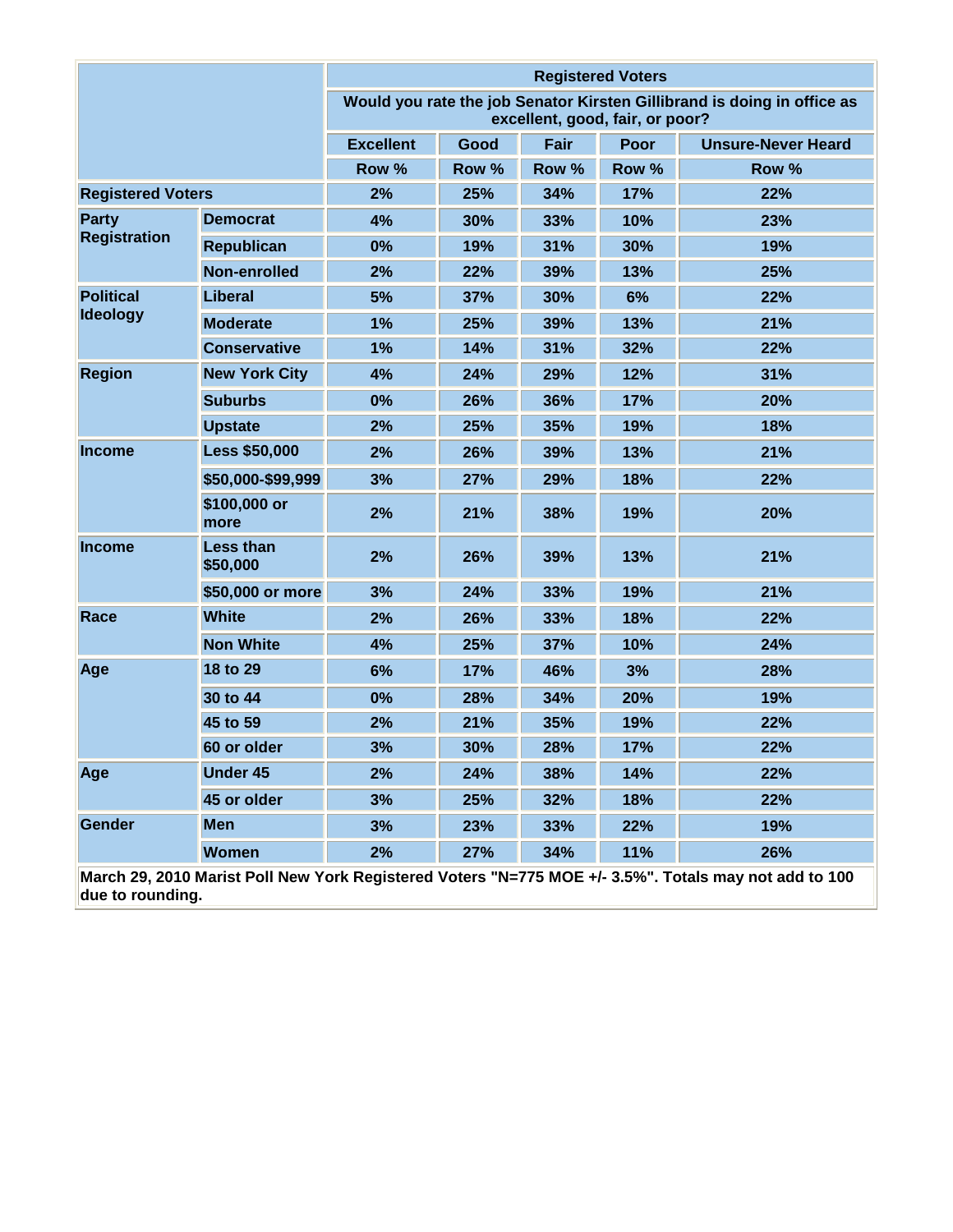|                                                                                                           |                       |                  |       |                                 | <b>Registered Voters</b> |                                                                      |
|-----------------------------------------------------------------------------------------------------------|-----------------------|------------------|-------|---------------------------------|--------------------------|----------------------------------------------------------------------|
|                                                                                                           |                       |                  |       | excellent, good, fair, or poor? |                          | Would you rate the job Senator Charles Schumer is doing in office as |
|                                                                                                           |                       | <b>Excellent</b> | Good  | Fair                            | Poor                     | <b>Unsure-Never Heard</b>                                            |
|                                                                                                           |                       | Row %            | Row % | Row %                           | Row %                    | Row %                                                                |
| <b>Registered Voters</b>                                                                                  |                       | 13%              | 38%   | 28%                             | 17%                      | 4%                                                                   |
| Party<br><b>Registration</b>                                                                              | <b>Democrat</b>       | 21%              | 46%   | 23%                             | 6%                       | 4%                                                                   |
|                                                                                                           | <b>Republican</b>     | 5%               | 28%   | 29%                             | 35%                      | 4%                                                                   |
|                                                                                                           | Non-enrolled          | 7%               | 38%   | 34%                             | 18%                      | 3%                                                                   |
| <b>Political</b>                                                                                          | <b>Liberal</b>        | 23%              | 44%   | 26%                             | 3%                       | 3%                                                                   |
| <b>Ideology</b>                                                                                           | <b>Moderate</b>       | 11%              | 42%   | 31%                             | 12%                      | 4%                                                                   |
|                                                                                                           | <b>Conservative</b>   | 6%               | 28%   | 25%                             | 38%                      | 3%                                                                   |
| <b>Region</b>                                                                                             | <b>New York City</b>  | 12%              | 44%   | 32%                             | 8%                       | 3%                                                                   |
|                                                                                                           | <b>Suburbs</b>        | 15%              | 38%   | 21%                             | 23%                      | 3%                                                                   |
|                                                                                                           | <b>Upstate</b>        | 12%              | 35%   | 28%                             | 20%                      | 4%                                                                   |
| <b>Income</b>                                                                                             | <b>Less \$50,000</b>  | 15%              | 37%   | 31%                             | 12%                      | 4%                                                                   |
|                                                                                                           | \$50,000-\$99,999     | 13%              | 33%   | 32%                             | 19%                      | 3%                                                                   |
|                                                                                                           | \$100,000 or<br>more  | 13%              | 41%   | 21%                             | 21%                      | 3%                                                                   |
| <b>Income</b>                                                                                             | Less than<br>\$50,000 | 15%              | 37%   | 31%                             | 12%                      | 4%                                                                   |
|                                                                                                           | \$50,000 or more      | 13%              | 37%   | 27%                             | 20%                      | 3%                                                                   |
| Race                                                                                                      | <b>White</b>          | 13%              | 39%   | 25%                             | 19%                      | 4%                                                                   |
|                                                                                                           | <b>Non White</b>      | 12%              | 38%   | 37%                             | 10%                      | 3%                                                                   |
| Age                                                                                                       | 18 to 29              | 12%              | 43%   | 37%                             | 3%                       | 4%                                                                   |
|                                                                                                           | 30 to 44              | 7%               | 34%   | 35%                             | 18%                      | 6%                                                                   |
|                                                                                                           | 45 to 59              | 9%               | 40%   | 27%                             | 21%                      | 4%                                                                   |
|                                                                                                           | 60 or older           | 22%              | 38%   | 19%                             | 19%                      | 2%                                                                   |
| Age                                                                                                       | <b>Under 45</b>       | 9%               | 37%   | 36%                             | 13%                      | 5%                                                                   |
|                                                                                                           | 45 or older           | 15%              | 39%   | 23%                             | 20%                      | 3%                                                                   |
| <b>Gender</b>                                                                                             | <b>Men</b>            | 12%              | 39%   | 25%                             | 22%                      | 1%                                                                   |
|                                                                                                           | <b>Women</b>          | 14%              | 37%   | 30%                             | 13%                      | 6%                                                                   |
| March 29, 2010 Marist Poll New York Registered Voters "N=775 MOE +/- 3.5%". Totals may not add to 100 due |                       |                  |       |                                 |                          |                                                                      |

**March 29, 20**<br>to rounding.